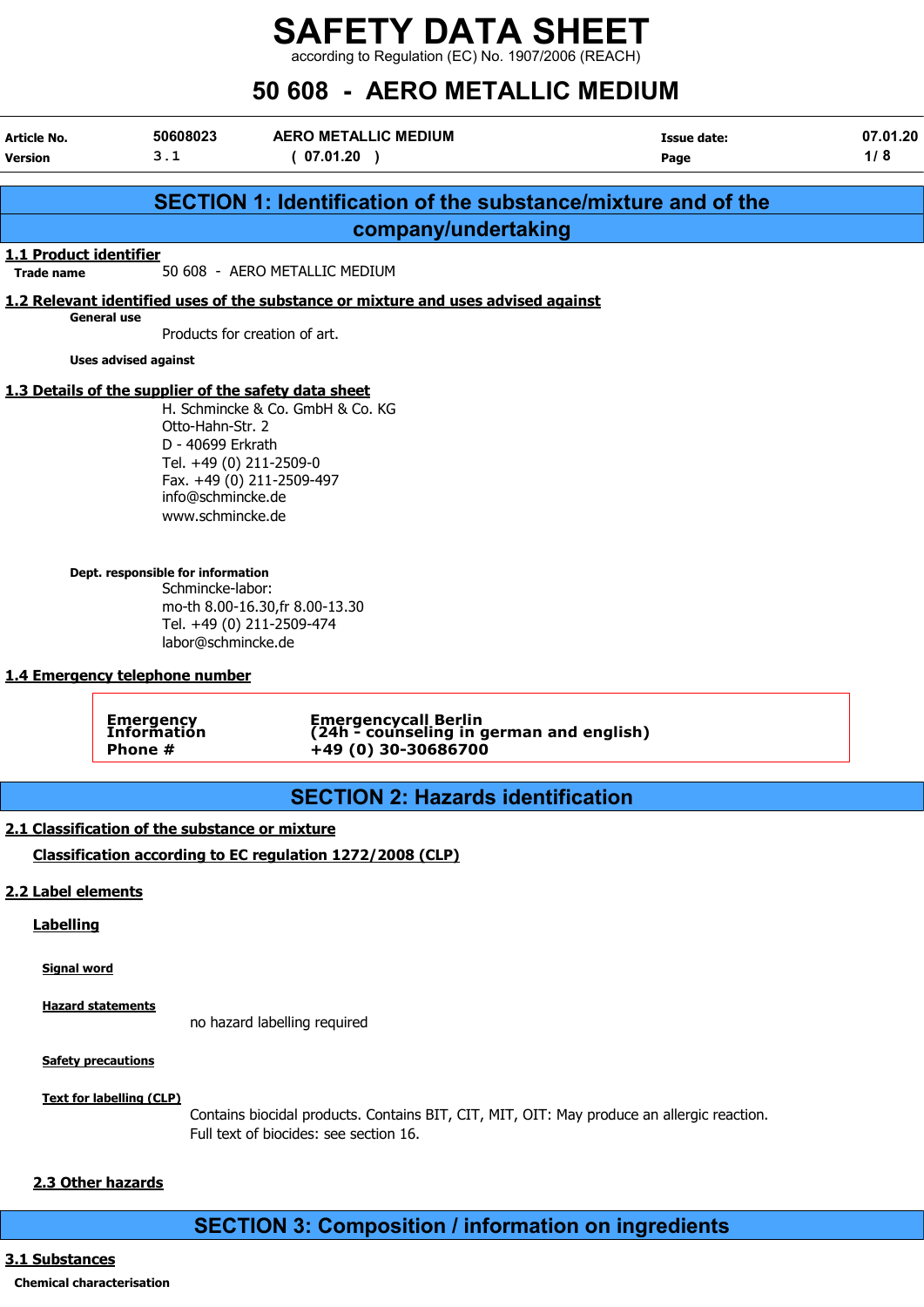according to Regulation (EC) No. 1907/2006 (REACH)

# 50 608 - AERO METALLIC MEDIUM

| Article No. | 50608023 | <b>AERO METALLIC MEDIUM</b> | Issue date: | 07.01.20  |
|-------------|----------|-----------------------------|-------------|-----------|
| Version     |          | 07.01.20                    | Page        | $\bullet$ |

Water pure acrylate effect pigments Additive

CAS-Number EINECS / ELINCS / NLP EU index number REACH registration No. Hazchem-Code CI-Number

#### 3.2 Mixtures

#### Substance 1

methyl 5-(dimethylamino)-2-methyl-5-oxopentanoate: 1,0 - 2,0 % CAS: 1174627-68-9 REACH: 1-2119497421-36

Eye Irrit. 2; H319

#### Additional information

# SECTION 4: First aid measures

#### 4.1 Description of first aid measures

#### General information

If you feel unwell, seek medical advice (show the label where possible).

#### In case of inhalation

Provide fresh air. Seek medical attention if problems persist.

#### In case of skin contact

Remove residues with soap and water. In case of skin irritation, consult a physician.

#### After eye contact

If product gets into the eye, keep eyelid open and rinse immediately with large quantities of water, for at least 10 - 15 minutes. Seek medical attention if irritation persists.

#### After swallowing

Rinse mouth immediately and drink plenty of water. Seek medical treatment in case of troubles.

#### 4.2 Most important symptoms and effects, both acute and delayed

No data available

## 4.3 Indication of any immediate medical attention and special treatment needed

# SECTION 5: Firefighting measures

## 5.1 Extinguishing media

## Suitable extinguishing media

Co-ordinate fire-fighting measures to the fire surroundings.

Extinguishing media which must not be used for safety reasons

strong water jet

# 5.2 Special hazards arising from the substance or mixture

In case of fire may be liberated: Carbon monoxide and carbon dioxide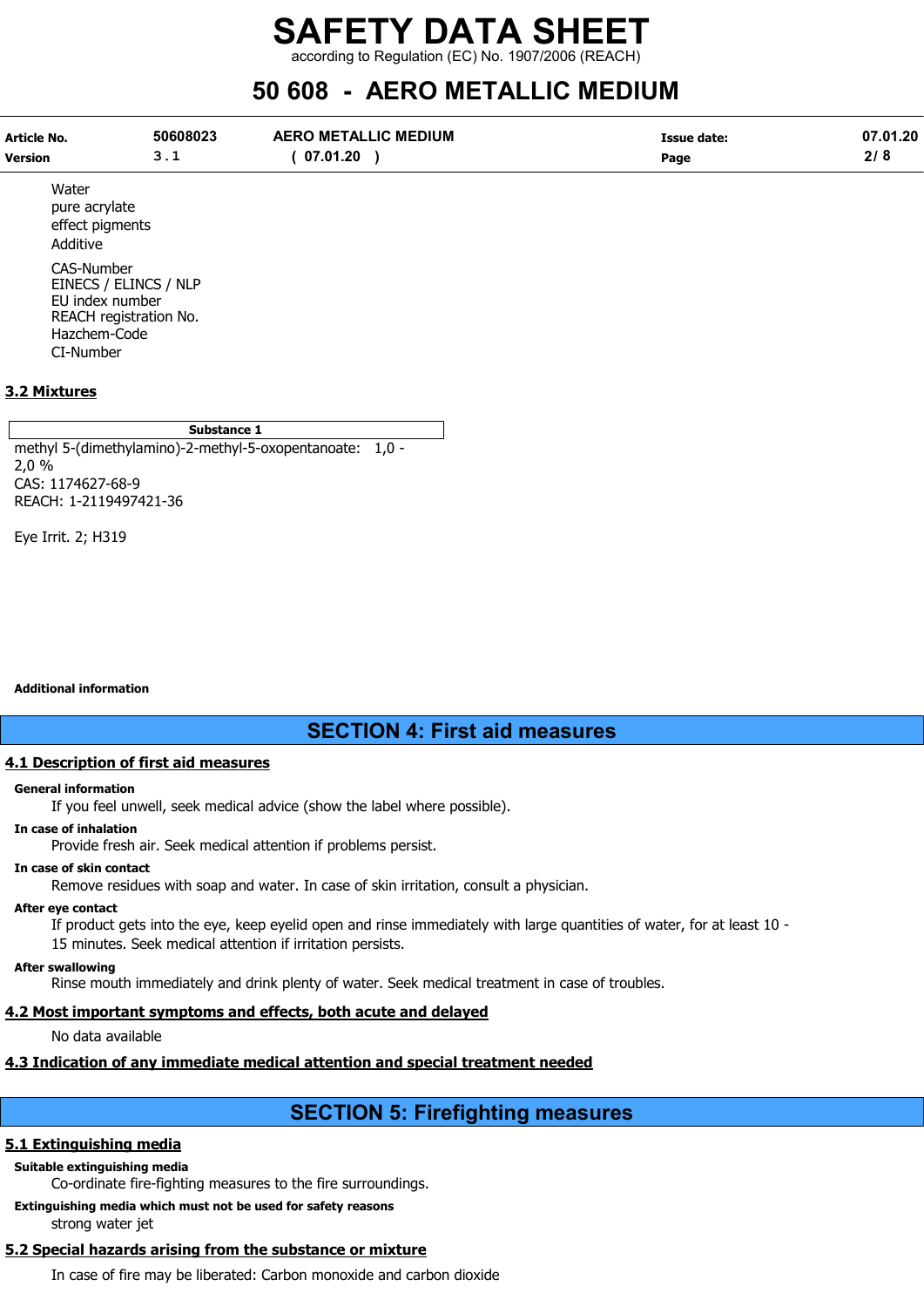rding to Regulation (EC) No. 1907/2006 (REACH)

# 50 608 - AERO METALLIC MEDIUM

| Article No. | 50608023 | <b>AERO METALLIC MEDIUM</b> | Issue date: | 07.01.20 |
|-------------|----------|-----------------------------|-------------|----------|
| Version     | ـ        | 07.01.20                    | Page        |          |

#### 5.3 Advice for firefighters

Special protective equipment for firefighters Use appropriate respiratory protection.

#### Additional information

# SECTION 6: Accidental release measures

#### 6.1 Personal precautions, protective equipment and emergency procedures

Avoid contact with skin, eyes, and clothing.

#### 6.2 environmental precautions

Discharge into the environment must be avoided.

#### 6.3 Methods and material for containment and cleaning up

## Methods for cleaning up

Collect spilled material using paper towels and dispose.

#### Additional information

#### 6.4 Reference to other sections

Dispose of waste according to applicable legislation.

# SECTION 7: Handling and storage

#### 7.1 Precautions for safe handling

#### Advices on safe handling

Handle in accordance with good industrial hygiene and safety practice.

#### Precautions against fire and explosion

No special measures are required.

## 7.2 Conditions for safe storage, including any incompatibilities

#### Requirements for storerooms and containers

Store in a well-ventilated place. Keep container tightly closed. Keep away from sources of ignition and heat.

#### Hints on joint storage

#### Storage class Further details

Protect from frost and exposure to sun.

# 7.3 Specific end use(s)

# SECTION 8: Exposure controls/personal protection

## 8.1 Control parameters

## 8.2 Exposure controls

# Occupational exposure controls

Respiratory protection

With correct and proper use, and under normal conditions, breathing protection is not required.

Respiratory protection must be worn whenever the WEL levels have been exceeded. Particle filter device (DIN EN 143) Hand protection

Avoid contact with skin. Protect skin by using skin protective cream.

#### Eye protection

Tightly sealed safety glasses.

#### Body protection

Wear suitable protective clothing.

General protection and hygiene measures

Handle in accordance with good industrial hygiene and safety practice. Wash hands thoroughly after handling.

# SECTION 9: Physical and chemical properties

# 9.1 information on basic physical and chemical properties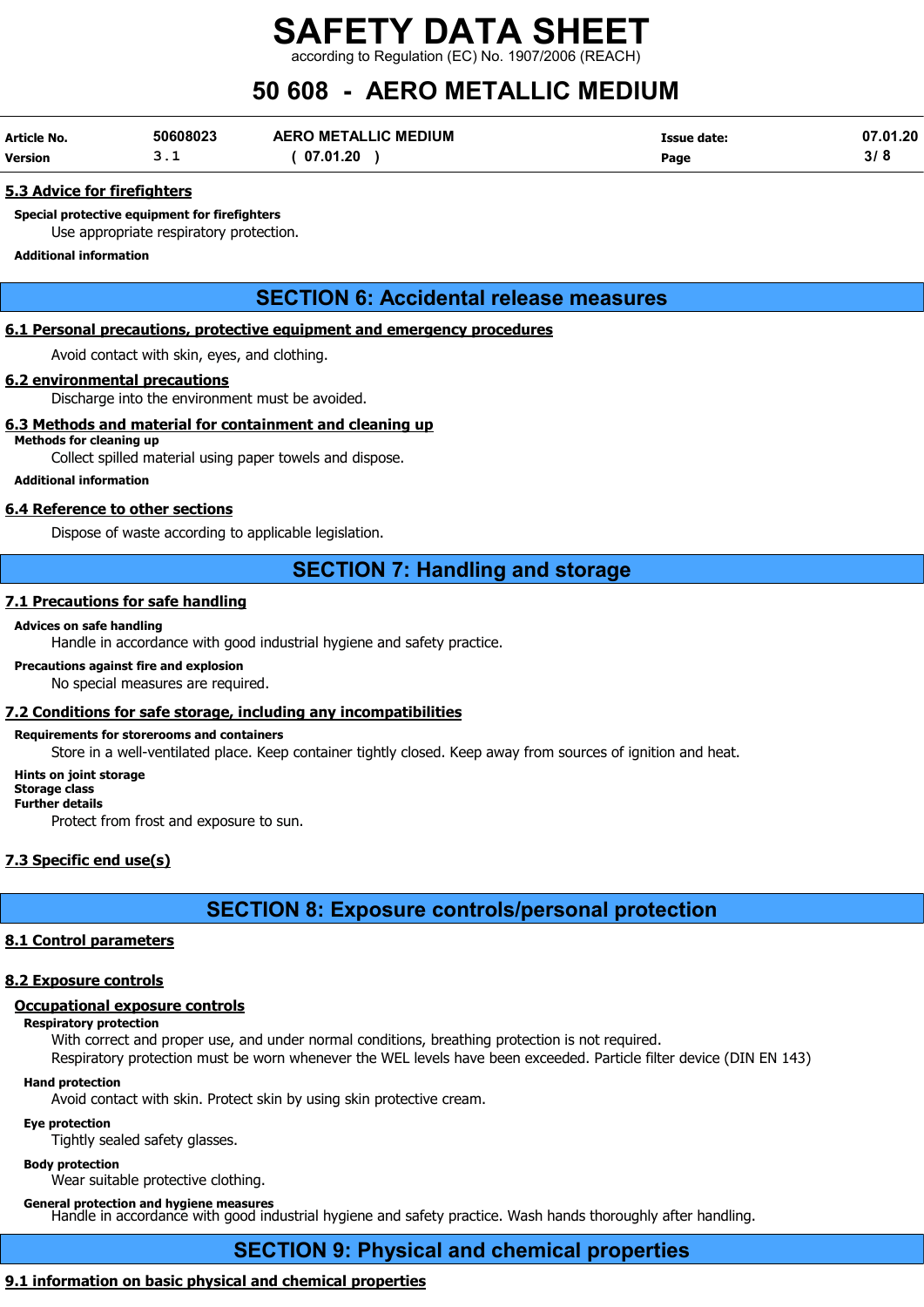according to Regulation (EC) No. 1907/2006 (REACH)

# 50 608 - AERO METALLIC MEDIUM

| Article No.<br><b>Version</b>                                                                                                                                                              | 50608023<br>3.1                                                      | <b>AERO METALLIC MEDIUM</b><br>(07.01.20) |            | <b>Issue date:</b><br>Page | 07.01.20<br>4/8 |
|--------------------------------------------------------------------------------------------------------------------------------------------------------------------------------------------|----------------------------------------------------------------------|-------------------------------------------|------------|----------------------------|-----------------|
| Form<br>Colour<br><b>Odour</b>                                                                                                                                                             | liquid<br>whitish<br>almost odourless                                |                                           |            |                            |                 |
| Initial boiling point and<br>boiling range<br><b>Flammability</b><br><b>Ignition temperature</b><br><b>Auto-ignition temperature</b><br><b>Explosion limits</b><br><b>Refraction index</b> | <b>Melting point/freezing point</b><br>Flash point/flash point range | min<br>$\sim$ 100 °C                      | max        |                            |                 |
| <b>PH</b> value<br><b>Viscosity</b><br><b>Viscosity</b>                                                                                                                                    |                                                                      | 8,5                                       | 9,5        |                            |                 |
| Vapour pressure<br><b>Density</b>                                                                                                                                                          | Partition coefficient: n-octanol/water                               |                                           | $1,1$ g/ml | 20 °C                      |                 |

Danger of explosion

#### 9.2 Other information

# SECTION 10: Stability and reactivity

#### 10.1 Reactivity

Product is stable under normal storage conditions.

#### 10.2 Chemical stability

#### 10.3 Possibility of hazardous reactions

10.4 Conditions to avoid

Protect from frost and exposure to sun.

#### 10.5 Incompatible materials

#### 10.6 Hazardous decomposition products

No known hazardous decomposition products.

SECTION 11: Toxicological information

#### 11.1 Information on toxicological effects

Acute toxicity

No data available

In case of inhalation

No data available After swallowing

No data available

In case of skin contact

No data available After eye contact

No data available

#### Practical experience

#### General remarks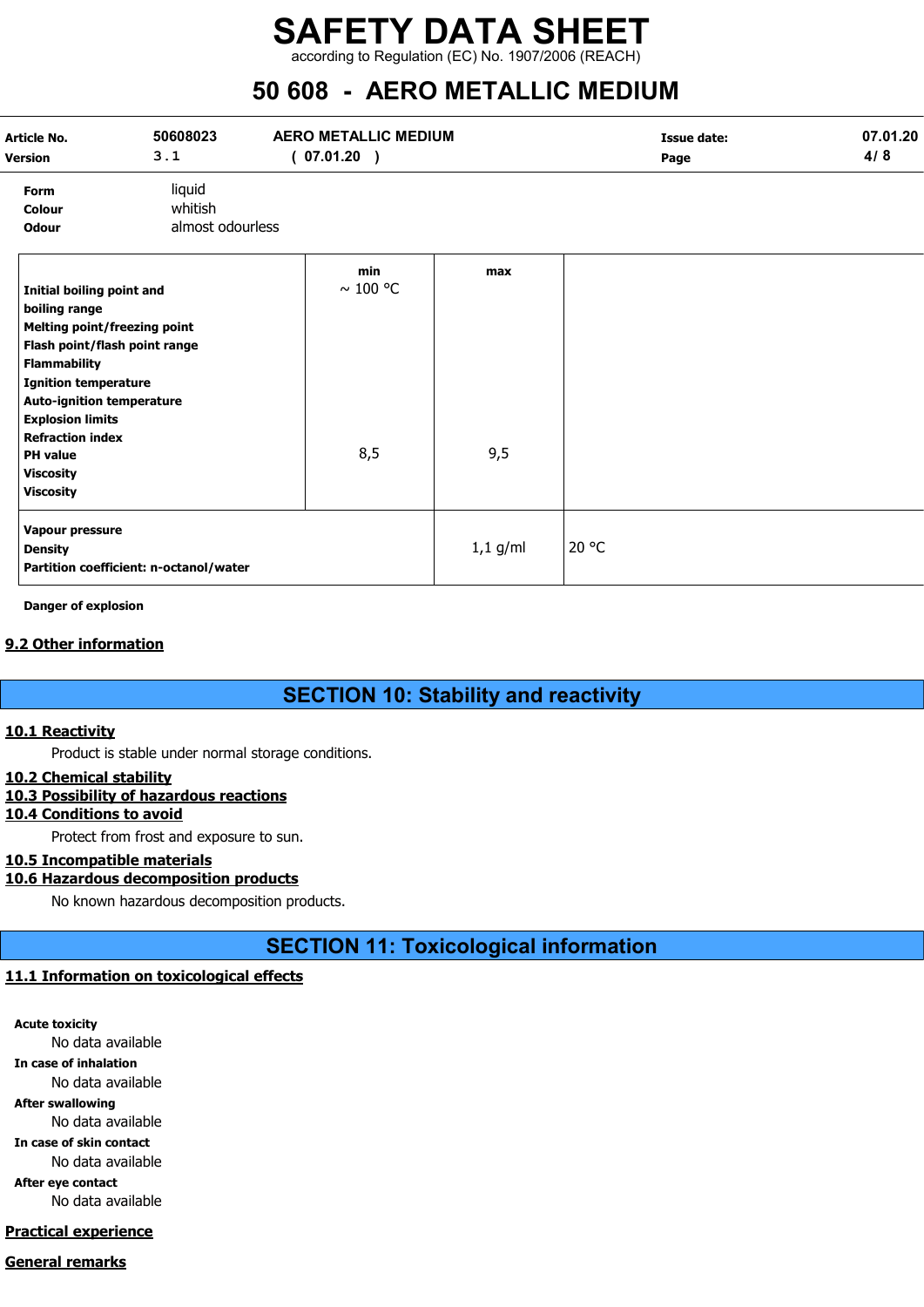according to Regulation (EC) No. 1907/2006 (REACH)

# 50 608 - AERO METALLIC MEDIUM

| Article No.    | 50608023 | <b>AERO METALLIC MEDIUM</b> | Issue date: | 07.01.20 |
|----------------|----------|-----------------------------|-------------|----------|
| <b>Version</b> | ــ . ـ   | 07.01.20                    | Page        | 5/8      |
|                |          |                             |             |          |

# SECTION 12: Ecological information

#### 12.1 Toxicity

| <b>Aquatic toxicity</b>    |  |  |
|----------------------------|--|--|
| No data available          |  |  |
| <b>Water Hazard Class</b>  |  |  |
| WGK catalog number         |  |  |
| <b>General information</b> |  |  |

#### 12.2 Persistence and degradability

Further details Product is partially biodegradable. Oxygen demand

#### 12.3 Bioaccumulative potential

Bioconcentration factor (BCF) Partition coefficient: n-octanol/water

#### 12.4 Mobility in soil

No data available

#### 12.5 Results of PBT and vPvB assessment

No data available

#### 12.6 Other adverse effects

General information

# SECTION 13: Disposal considerations

#### 13.1 Waste treatment methods

#### **Product**

Waste key number

080 112 waste paint and varnish other than those mentioned in 08 01 11 Recommendation

#### Contaminated packaging

# Waste key number

Recommendation

Non-contaminated packages may be recycled. Handle contaminated packages in the same way as the substance itself.

#### Additional information

# SECTION 14: Transport information

#### 14.1 UN number

## 14.2 UN proper shipping name

ADR, ADN No dangerous good in sense of these transport regulations. IMDG, IATA

## 14.3 Transport hazard class(es)

ADR, ADN IMDG IATA

## 14.4 Packing group

# 14.5 Environmental hazards

Marine Pollutant - IMDG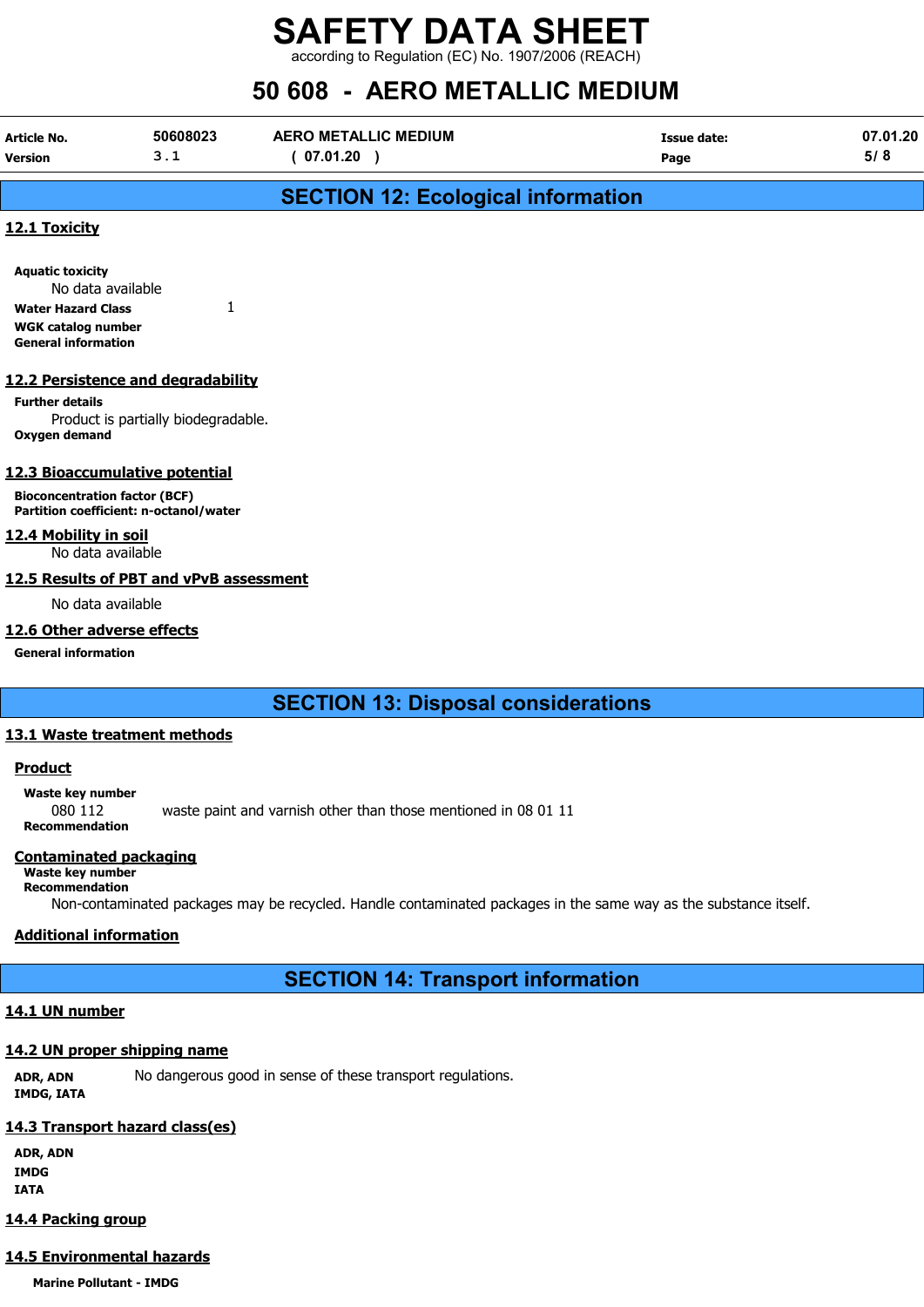according to Regulation (EC) No. 1907/2006 (REACH)

# 50 608 - AERO METALLIC MEDIUM

| <b>Article No.</b> | 50608023 | <b>AERO METALLIC MEDIUM</b> | Issue date: | 07.01.20 |
|--------------------|----------|-----------------------------|-------------|----------|
| <b>Version</b>     |          | 07.01.20                    | Page        | 6/8      |

#### 14.6 Special precautions for user

#### Land transport (ADR/RID)

Code Kemmler-number Hazard label ADR Limited quantities Contaminated packaging: Instructions Contaminated packaging: Special provisions Special provisions for packing together Portable tanks: Instructions Portable tanks: Special provisions Tank coding Tunnel restriction Remarks EQ Special provisions

#### Sea transport (IMDG)

EmS Special provisions Limited quantities Contaminated packaging: Instructions Contaminated packaging: Special provisions IBC: Instructions IBC: Provisions Tank instructions IMO Tank instructions UN Tank instructions Special provisions Stowage and segregation Properties and observations Remarks EQ

#### Air transport (IATA-DGR)

| Hazard                      |
|-----------------------------|
| Passenger                   |
| Passenger LQ                |
| Cargo                       |
| ERG                         |
| Remarks                     |
| EQ                          |
| <b>Special Provisioning</b> |

#### 14.7 Transport in bulk according to Annex II of MARPOL 73/78 and the IBC Code

No data available

# SECTION 15: Regulatory information

#### 15.1 Safety, health and environmental regulations/legislation specific for the substance or mixture

#### National regulations

#### **Europe**

Contents of VOC [%] Contents of VOC  $[a/L]$ Further regulations, limitations and legal requirements

#### **Germany**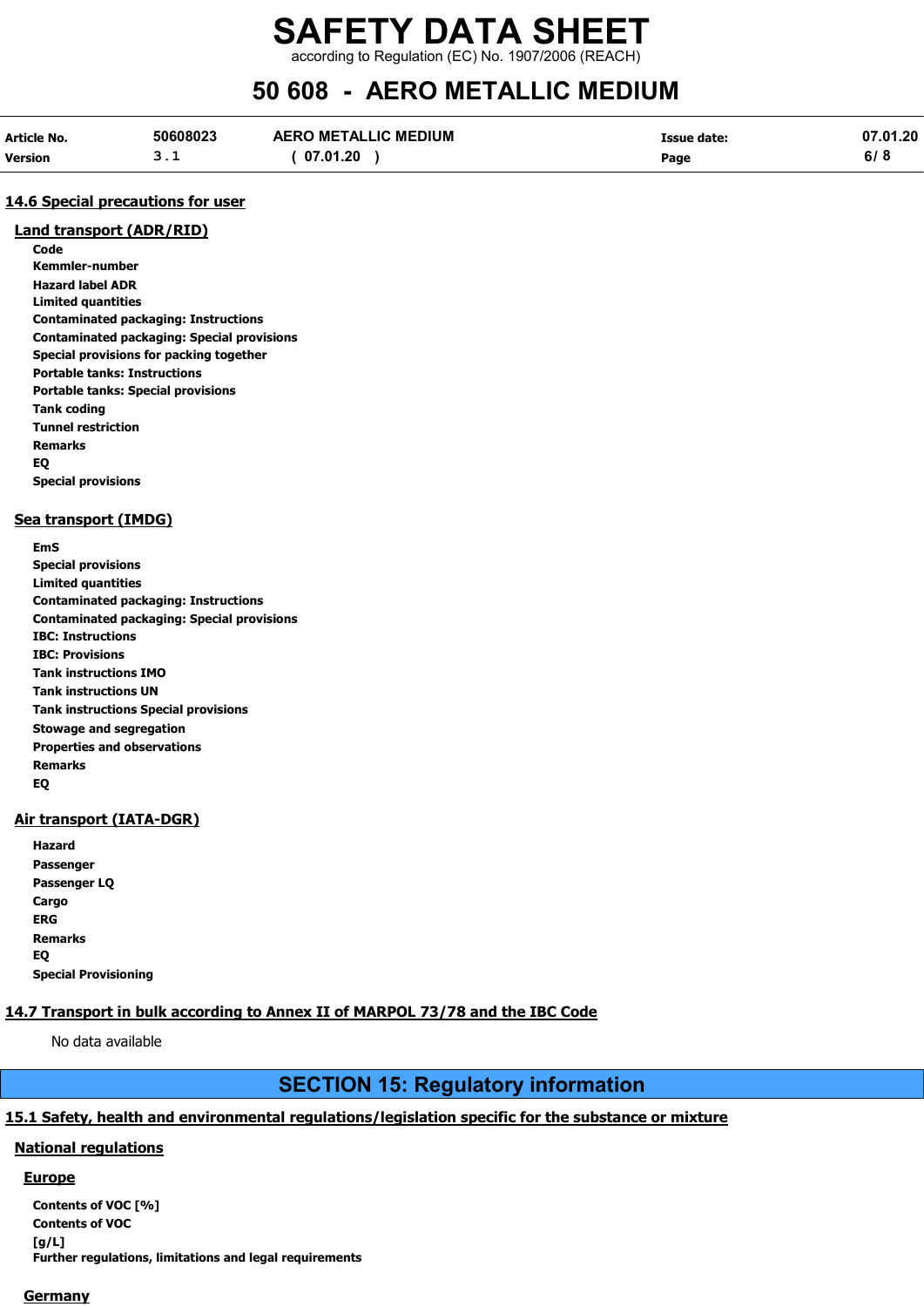according to Regulation (EC) No. 1907/2006 (REACH)

# 50 608 - AERO METALLIC MEDIUM

| Article No.    | 50608023 | <b>AERO METALLIC MEDIUM</b> | Issue date: | 07.01.20 |
|----------------|----------|-----------------------------|-------------|----------|
| <b>Version</b> | <u>.</u> | 07.01.20                    | Page        | 718      |

Storage class

Water Hazard Class 1 WGK catalog number Incident regulation

Information on working limitations

Further regulations, limitations and legal requirements

#### **Denmark**

Further regulations, limitations and legal requirements

#### **Hungary**

Further regulations, limitations and legal requirements

#### Great Britain

Further regulations, limitations and legal requirements

#### Switzerland

Contents of VOC [%]

0 %

Further regulations, limitations and legal requirements

#### USA

Further regulations, limitations and legal requirements Federal Regulations State Regulations

#### **Japan**

Further regulations, limitations and legal requirements

#### Canada

Further regulations, limitations and legal requirements

#### 15.2 Chemical Safety Assessment

# SECTION 16: Other information

#### Further information

Hazard statements (CLP) H319 Causes serious eye irritation.

Further information This information is abased on our current state of knowledge and describes the security standards applicable to our product for the purpose provided. The information provided here does not constitute a legally binding warranty of specific characteristics or of suitability for a specific application use of the product is thus to be adapted to the user's special conditions and checked by preliminary tests. We are thus unable to guarantee product characteristics or accept an liability for damage arising in connection with the use of our products.

#### Literature

For abbreviations and acronyms, see: ECHA Guidance on information requirements and chemical safety assessment, chapter R.20 (Table of terms and abbreviations).

#### Reason of change

Additional information BIT - 1,2-benzisothiazol-3(2H)-one CIT - 5-chloro-2-methyl-4-isothiazolin-3-one MIT - 2-methyl-2H-isothiazol-3-one OIT - 2-octyl-2H-isothiazol-3-one